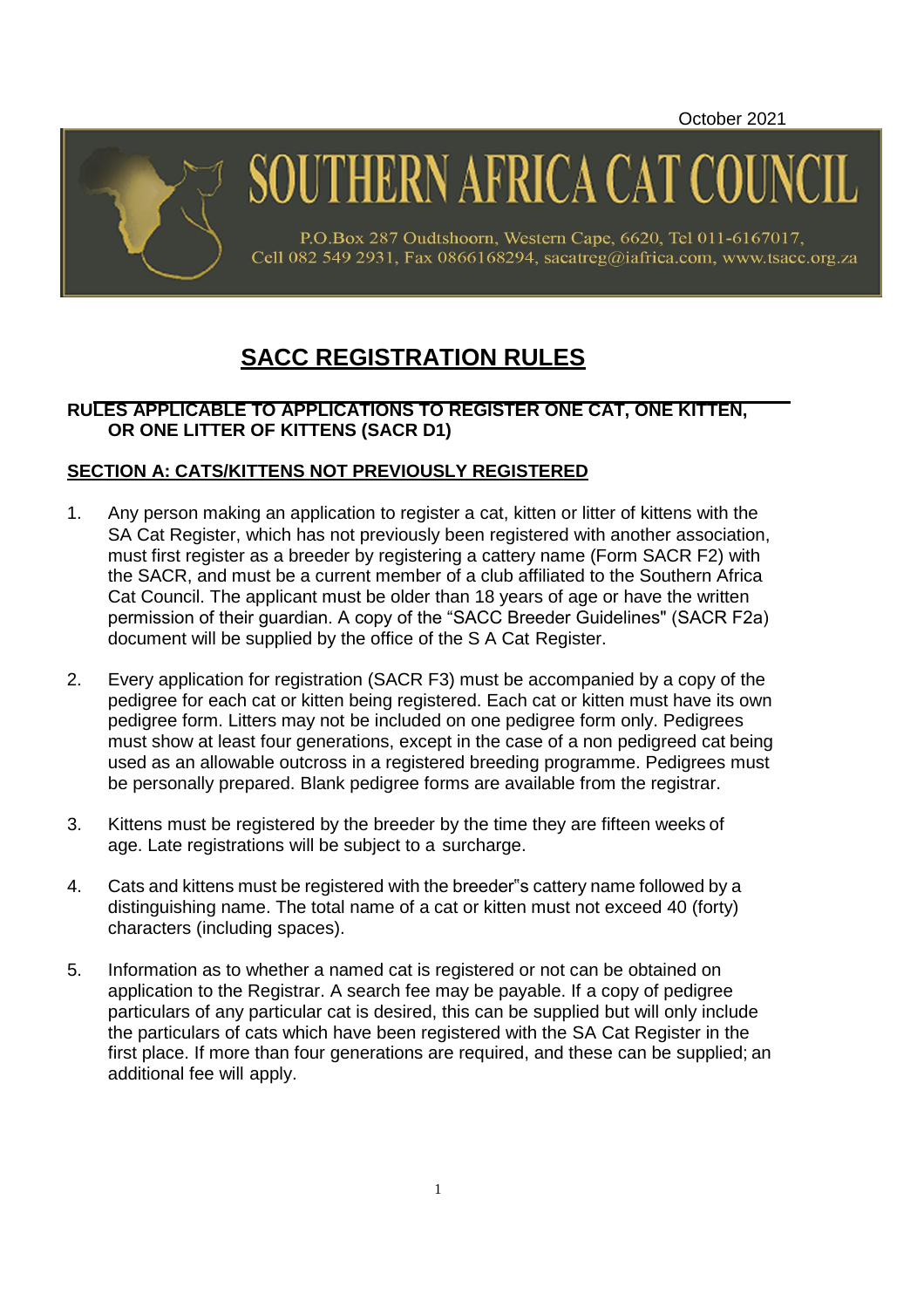- 6. A certificate of mating issued by the owner of the sire must accompany every application for registration unless the owner of the sire is also the owner of the dam. No registration will be effected without this certificate, supplies of which can be obtained from the Registrar on application.
- 7. Only a stud which is registered with the SA Cat Register as a stud will be accepted as a sire on any application for registration. A certificate (Form SACR F1) stating that a male cat is entire and fit to be used as a stud, and signed by a registered veterinarian, is required for the registration of a stud. This form is available from the Registrar on application. A stud, once registered, is issued with a stud number. This stud number must appear after the cat's name on all documents. Litters whose sire does not have a stud number cannot be registered.
- 8. The Registrar will refuse to register a kitten or kittens as bred by the owner unless ownership of the dam has been transferred to the owner prior to kittening.
- 9. All cats/kittens will be registered not for breeding unless the breeder fills in the section on the application form stating the cat or kitten is for breeding.
- 9.1. Once sold to a new owner the breeding status of a cat/kitten, as reflected on the transfer form may not be altered unless written authorization is obtained by the new owner from the Breeder.
- 9.2. If a cat/kitten is sold for breeding purposes the Breeder may not change the breeding status back to not for breeding purposes without the permission of the owner. This rule does not apply to a cat/kitten where the original breeding contract states that a cat/kitten sold for breeding purposes can only be resold not for breeding.
- 10. Cats registered as UNR (Unrecognised) may not be allowed for breeding.

#### **SECTION B: IMPORTED CATS/KITTENS REGISTERED WITH THE GOVERNING BODY OF THE COUNTRY OF ORIGIN**

- 1. Any person making an application to register an imported cat/kitten with the S A Cat Register, must be a current member of a club affiliated to the Southern Africa Cat Council. The applicant must be older than 18 years of age or have the written permission of their guardian. A copy of the "SACC Breeder Guidelines" (SACR F2a) will be supplied by the office of the S A Cat Register.
- 2. Every applicant must complete registration form (SACR F3b) and submit this form together with the relevant fees and the following documents to the SA Cat Register: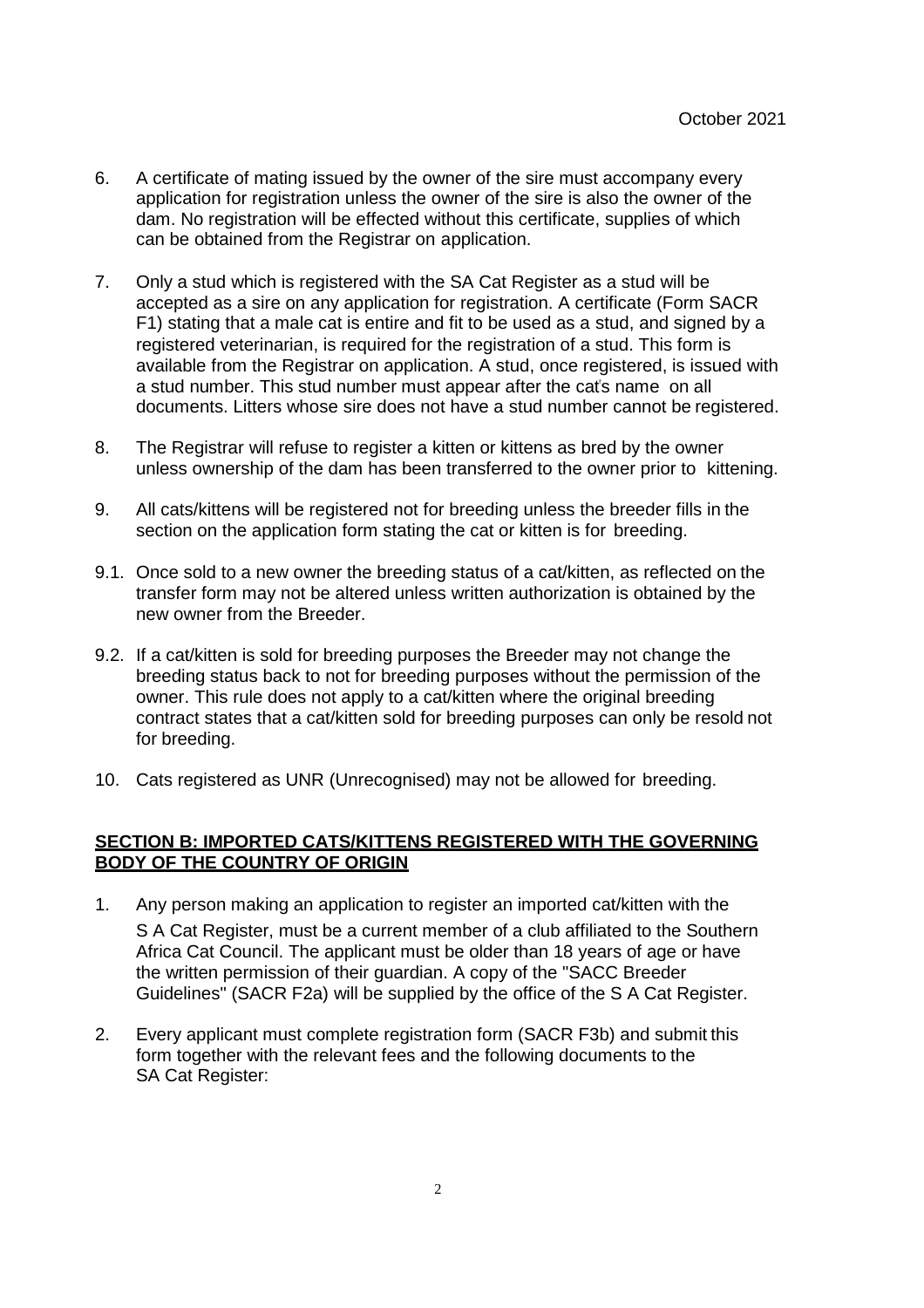- 2.1 Proof that the cat/kitten is registered with another association (original registration certificate).
- 2.2 The original four generation pedigree.
- 2.3 Proof that the cat/kitten has been transferred into the current owner's name within the initial registering association. E.g. A pedigree issued by the initial Registering association, reflecting the name of the current/ importing owner, or any other document indicating the cat/ kitten has been transferred into the current/ importing owners" name, would be adequate proof.
- 3. Should any documents submitted as per section B.1 contain a breeding restriction such a cat/kitten will be registered "Not for Breeding". "Breeding restriction" means, for the purposes of the SACR: "a breeder marks the application for registration' and/or certificate of registration' as JNOT FOR BREEDING"
- 4. Every cat/kitten for breeding purposes must retain the name it was registered in the country of origin and may not be changed in any way except for the addition of the owner"s cattery name as a suffix and for the abbreviation (IMP) in brackets thereafter.
- 5. The litter of a cat that is imported pregnant may be registered if the following is supplied:
- 5.1 A mating certificate, issued by the owner of the sire
- 5.2. A four-generation pedigree for the sire
- 5.3. A veterinary certificate stating that the sire is not a monorchid or cryptorchid

## **SECTION C: CATS/KITTENS ALREADY REGISTERED WITH ANOTHER SOUTH AFRICAN ASSOCIATION:**

- 1. Every person wanting to register a cat which is registered with a local association other than SACC, must complete registration form SACR F3c and submit this form together with the relevant fees and the following documents to the SA Cat Register:
- 1.1 Proof that the cat/kitten is registered with another local association (registration certificate or pedigree issued by the association.)
- 1.2 Proof that the cat/kitten has been transferred into the current owner"s name within that association (proof of ownership) E.g. a pedigree issued by the initial Registering association, reflecting the name of the current owner, or any other document indicating the cat/ kitten has been transferred into the current owners" name, would be adequate proof.
	- 1.3 A certified copy of the pedigree.
	- 1.4 A certificate of entirety (or its equivalent) for the Sire.
	- 2. Should any documents submitted as per section C.1 contain a breeding restriction - such a cat/kitten will be registered "Not for Breeding". "Breeding restriction" means, for the purposes of the SACR: "a breeder marks the application for registration' and/or .certificate of registration' as .NOT FOR BREEDING""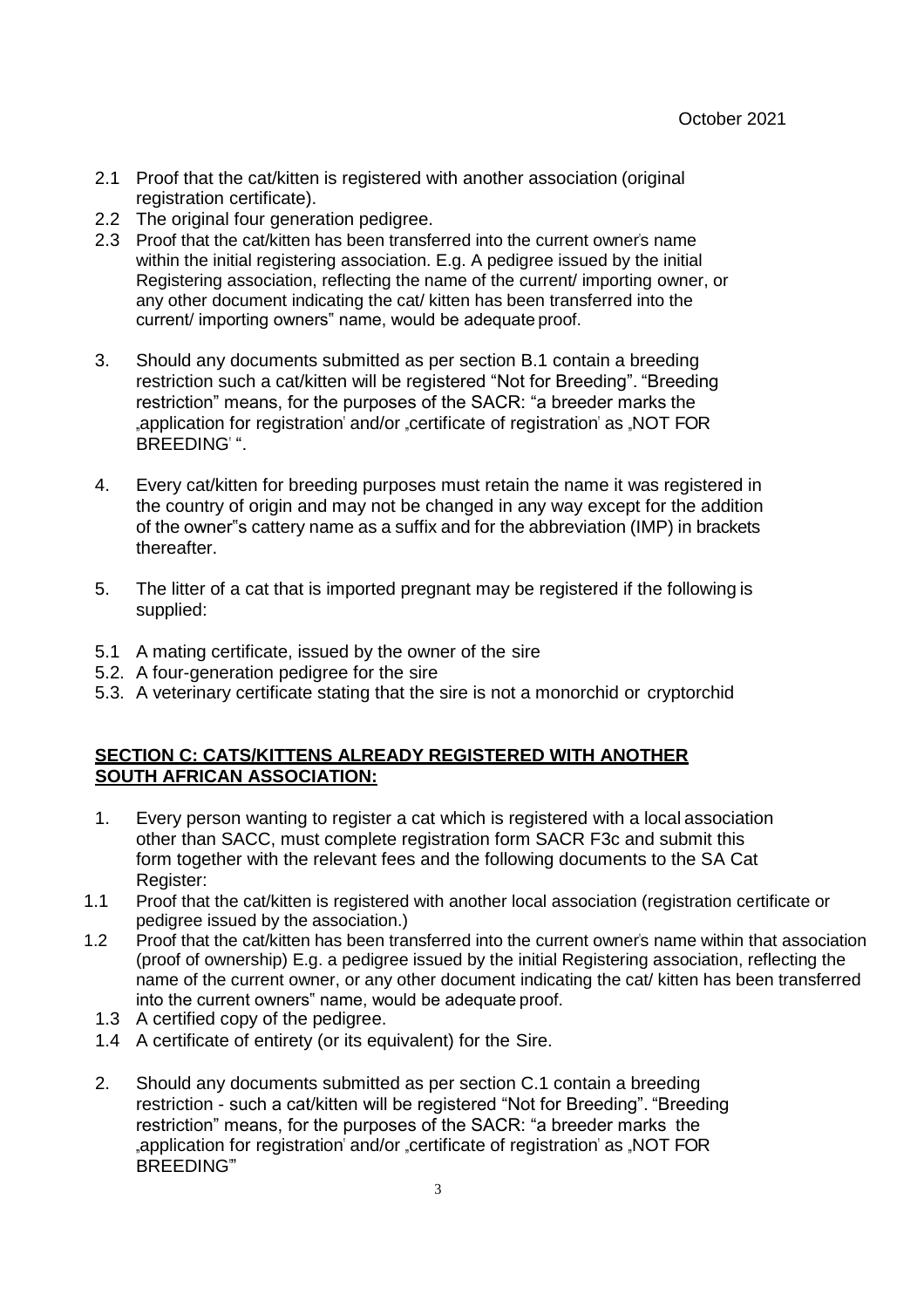October 2021

3. Should a person registering a cat/kitten as per section C.1 also have a cattery registered with SACC, that cattery name *should* be *entered* as *a prefix* and the abbreviation (ASAA) Another South African Association, entered in brackets as a suffix. (The relevant Breeder Fee for the current year will be applicable.)

## **SECTION D: APPLICABLE TO ALL REGISTRATIONS**

- 1. Every application must be forwarded to the Registrar with the correct fees.
- 2. Only cats of SACC recognised breeds will be accepted for registration.
- 2.1 Outcross breeding programmes:
- 2.1.1 Non-Pedigree cats (Domestics) used in Allowable Outcross breeding programmes must be registered with the SACR before progeny from them may be registered.
- 2.1.2 This rule applies to all breeds that require / allow the use of non-registered Domestic cats in their breeding programmes.
- 2.1.3 These cats are not required to show a four generation pedigree. The colour and pattern of such a cat must be indicated in its Breed Code. Breed Code: DOM + colour code eg Black and white cat = DOM05&W.
- 2.1.4 All kittens from outcross breeding programmes should be registered using the breed and colour codes for the kittens resembling the pure breed parent, and then adding the "v" code for variant. Eg. SPHv for Sphynx variant and SCF05v for a Straight Eared Scottish Fold variant.
- 2.1.5 The SA Cat Register must create a Domestic Register to accommodate and support these breeds.
- 2.1.6 All breeds that require outcrosses to other breeds for development purposes or to ensure genetic diversity, must have a list of allowable outcross breeds added to their breed"s Standard of Points by *30 July 2009*. No kittens from outcross matings will be registered after this date unless the outcross parent is listed as an Allowable outcross.
- 3. No cat or kitten once registered can have its name changed in any particular, except as referred to in D.4 below. Registration of any name or part of a name may be refused by the Registrar without ascribing any reason therefore, and registration of any cat may be similarly refused.
- 4. Change of ownership of any cat or kitten must be registered by completion and submission, with payment, of the transfer form provided by the Registrar on registration of the cat or kitten. The transfer form must be signed and dated by both the previous owner and the new owner. No alteration in any form to the

existing name of the cat is permissible, except that on transfer of a kitten/cat from one local registered breeder to another local registered breeder, the new breeder"s cattery name may be added as a suffix on payment of the required additional fee. After neutering/spaying the cat will retain its last registered name.

5. The Registrar should be notified when a registered cat is neutered or has died.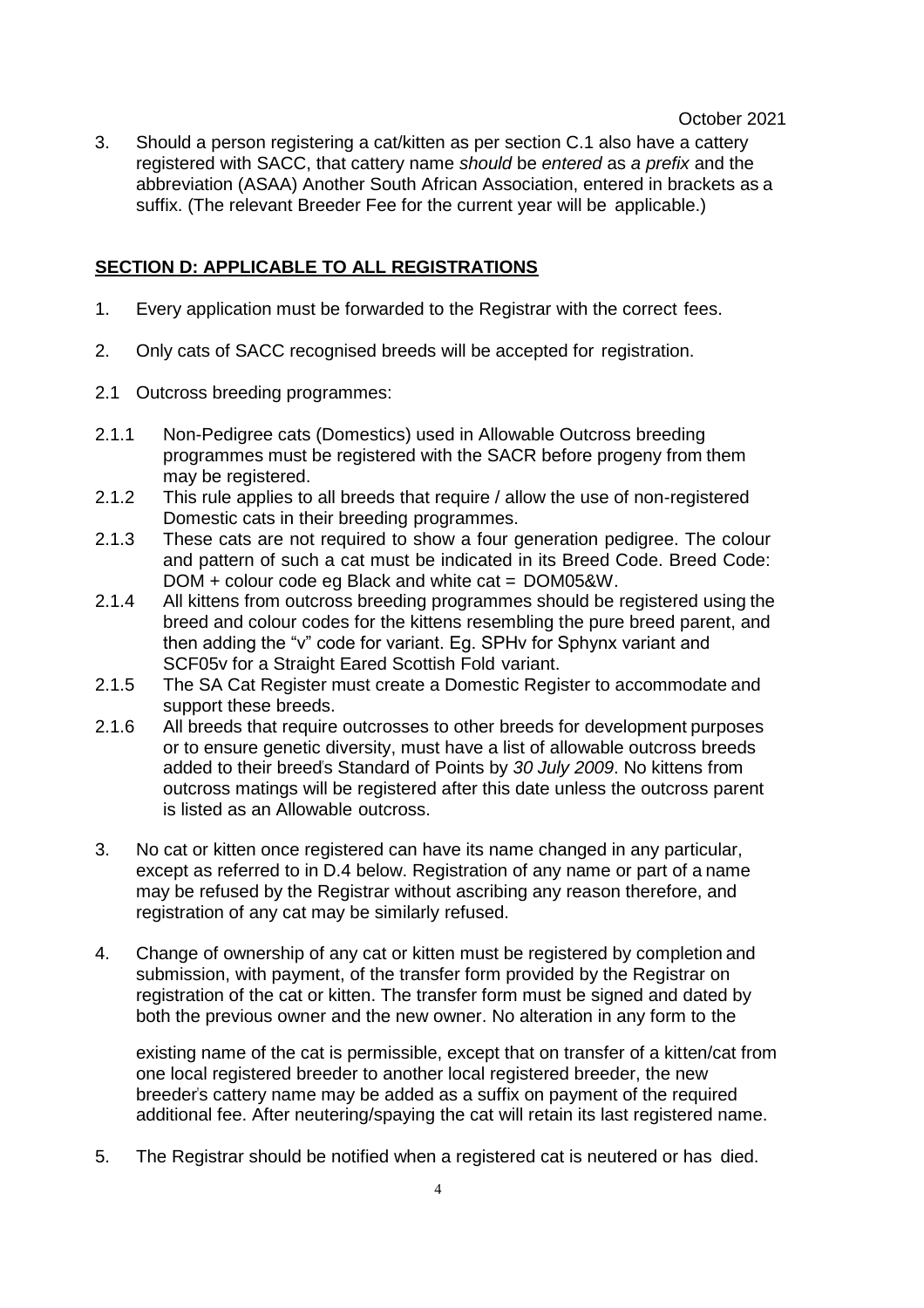- 6. While the Registrar will take steps to ensure that the particulars contained in Transfer Forms are accurate, no responsibility for errors can be accepted. The Registrar is willing, upon production of satisfactory evidence, to certify a correction in any certificate or transfer form.
- 7. A breeder may apply for the addition of the DM title as a suffix to the name of a cat based on the show success of it's progeny, according to the following point system:

| <b>Champion/Premier</b>       | 1 point  |
|-------------------------------|----------|
| <b>Grand Champion/Premier</b> | 2 points |
| Supreme Champion/Premier      | 3 points |

Progeny of status to the total value of 30 points to earn a male the DM title. Progeny of status to the total value of 10 points to earn a female the DM title. Only the highest title obtained by a particular cat will count towards DM status for its parents (i.e. a Supreme Champion earns its parents 3 points, not 1+2+3 points).

- 8. No breed that has been developed out of a non-domestic wild cat breed may be registered with SACC unless the wild ancestor is at least Four generations back from the cat being registered. That means that the wild ancestor must be the great-great-grand parent at least.
- 8.1 No new breed with non domestic ancestors will be accepted into SACC for future registration, breeding and exhibiting at shows.
- 9. No kittens born as the result of artificial insemination will be registered in SACC.
- 10. Only documentation (Pedigrees and Registration Applications) containing current SACC Breed and Colour codes will be accepted by SACR. Documentation containing errors will be returned to sender and an additional fee demanded to cover such postage when next registration is applied for. The fee to be set at R10 per litter at this time; to be revised by GC from time to time.
	- **NOTE:** The pedigrees of Imports from other associations will obviously contain other breed / colour codes. These pedigrees will be exempt from the above rule. Any subsequent pedigrees of kitten registrations from

imported parents shall be submitted with the correct SACC breed and colour codes.

11. A club may not accept entries from any exhibitor once officially notified by the registrar that the exhibitor owes the registration office outstanding fees for registrations. Registrations or transfers with the SACR will also be put on hold for the exhibitor in question. Once outstanding fees have been paid, all SACC clubs must be informed and the exhibitor will be allowed at future shows. Registrations and transfers will continue to be processed thereafter.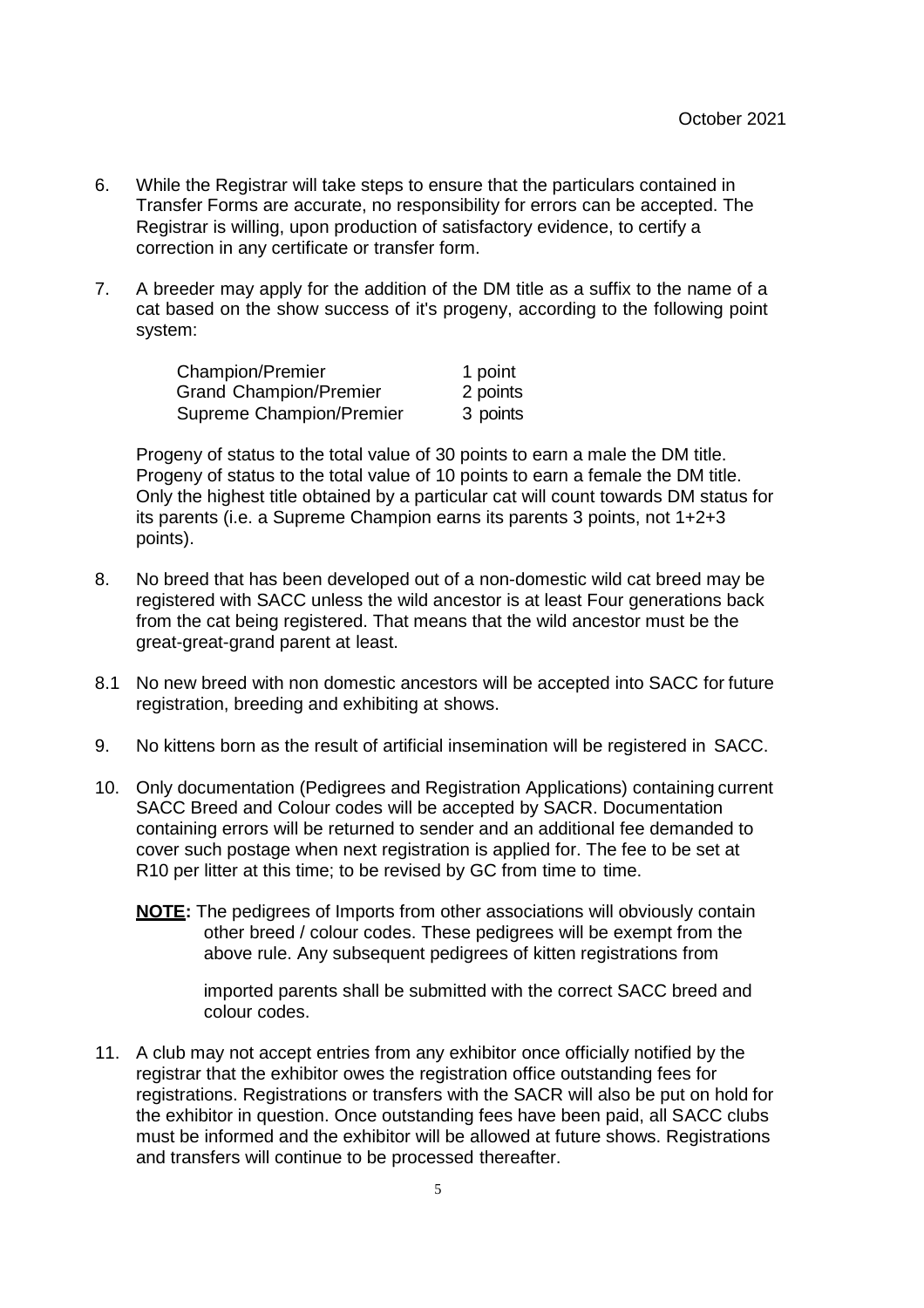## **SECTION E: RECOGNITION OF NEW BREEDS** October 2021

- 1. Before a new breed can be recognised or registered, the onus is on the interested person/s to enquire from the SA Cat registrar whether SACC recognises a specific breed or not.
- 2. The SA Cat Registrar will be able to confirm whether a breed is:
	- recognised with full championship status OR
	- in the process towards championship status OR
	- not currently registered in SACC
- 3. Breeds that are not currently registered in SACC may fall into two categories:
	- a breed that, after due consideration and debate by Governing Council of SACC, was listed as "not permitted for recognition and registration." OR
	- no one has attempted to import/ register the breed
- 4. In the event that enquires were made with regards to a breed that no one has imported before, the SA Cat Registrar will ask Governing Council to consider acceptance in SACC.
- 5. Governing Council and the Breed Council Secretary shall gather information on the breed through investigation and research, including whether the breed in question has been accepted for registration in any of the following registering bodies: CFA, TICA, FIFe , CCC of A or GCCF.
- 6. After discussion and debate, Governing Council will vote whether to accept the breed or not.
- 7. The Registrar will then inform the Breed Council Secretary and the person/s that made the enquiry of the GC decision.

## **SECTION F: REGISTRATION OF NEW BREEDS**

- 1. A new breed that is recognised by Governing Council of SACC will be allocated a breed code by the Breed Council Secretary in consultation with the SA Cat registrar.
- 2. Once a breed code has been allocated, cats of that particular breed may be duly registered in the SA Cat Register.
- 3. The Breed Council Secretary will assist the SACR and owner/s of the cats in compiling the new Breed Standard.
- 4. The Breed Council Secretary will then circulate the Breed Standard to the owner/s, SA Judges" Council, all Judges" Panels and any relevant Breed Groups.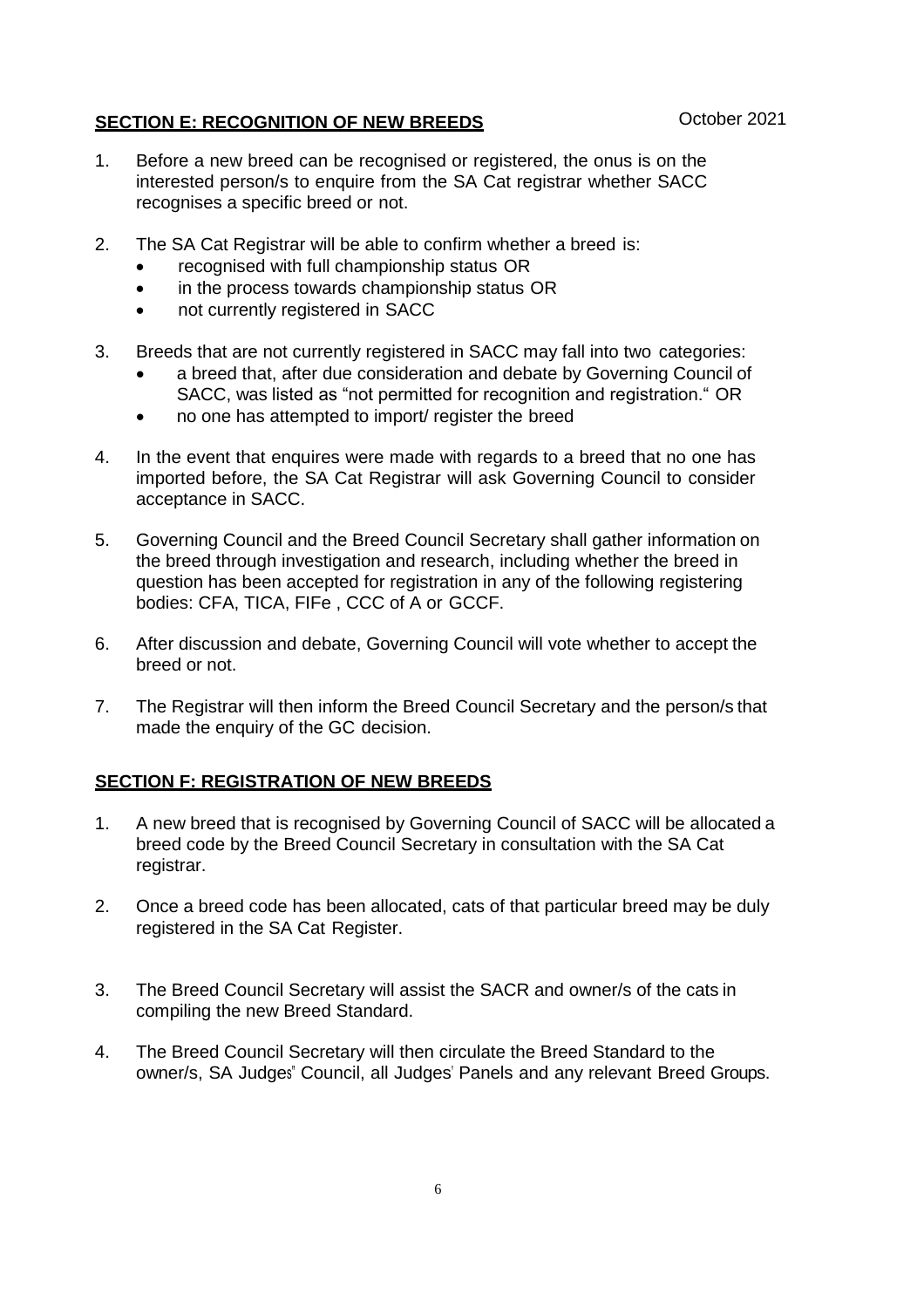## **SECTION G: PROVISIONAL STATUS OF NEW BREEDS** October 2021

- 1. Once a breed has been recognised, allocated a breed code and registered, the breed has Provisional Status.
- 2. This breed may now be shown in Exhibition Classes (i.e. without championship status).

#### **SECTION H: CHAMPIONSHIP STATUS OF NEW BREEDS** (Obtaining of titles)

- 1. For a recognised breed to attain Championship status, the following requirements must be met:
	- At least five (5) different cats of the new breed must be shown in SACC, in non-championship classes (i.e. they are judged but are not be eligible for championship certificates)
	- at a minimum of five (5) different shows
	- within a period of no less than two (2) years
- 2. Once the above requirements have been met, the owner/s should submit documented proof of the following to the Breed Council Secretary:
	- The name, registration number and breed code of each cat shown
	- The names of the clubs, show dates and the names of the show managers where the cats were shown
	- Photocopies of show reports of all the rings in which the cats were judged in non-championship classes
- 3. On receipt of the above-mentioned documents the Breed Council Secretary will verify the information. If all requirements have been met, the Breed Council Secretary will notify the owner/s, Governing Council and all Judges" Panels that the breed has achieved Championship status.
- 4. Once this information regarding a breed"s Championship status has been circulated by the Breed Council Secretary, cats may be shown in championship classes and eligible for certificates at shows.

#### **SECTION I: RECOGNITION OF A NEW COAT COLOUR / PATTERN / EYE COLOUR IN A SACC RECOGNISED BREED**

- 1. A breeder shall submit a proposal to accept a new a colour/ pattern / eye colour in an existing breed via a Breed Group to the Breed Council Secretary for inclusion on a Voting Ballot.
- 2. All breeders (of that particular breed) with voting rights and judges qualified to judge that breed may vote on the ballot.
- 3. If the new colour/ pattern / eye colour proposal is successful, it means the colour/ pattern/ eye colour is recognized by SACC.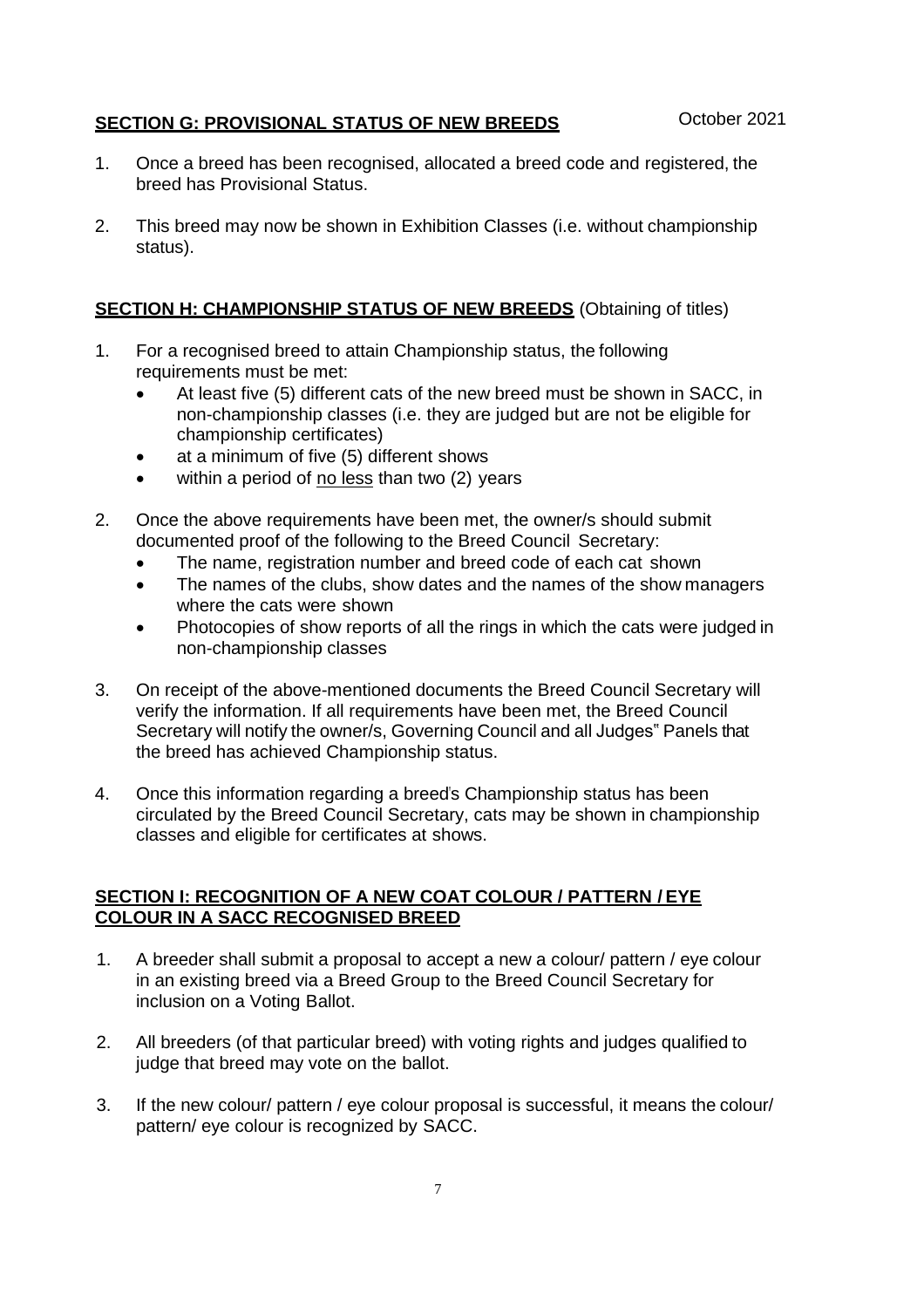# **SECTION J: REGISTRATION OF A NEW COAT COLOUR / PATTERN / EYE COLOUR IN A SACC RECOGNISED BREED**

- 1. A new colour/ pattern/ eye colour in a breed that is recognized by Governing Council of SACC will be allocated a colour/ pattern/ eye colour code by the Breed Council Secretary in consultation with the SA Cat registrar.
- 2. Cats with that particular new colour/ pattern/ eye colour may be registered in the SA Cat register with the appropriate registration code.
- 3. The Breed Council Secretary will circulate the colour/ pattern/ eye colour description to the owner/s, SAJudges" Council, all Judges" Panels and any relevant Breed Groups.
- 4. This new colour/ pattern/ eye colour may then be shown in non Championship Classes without CC status.

#### **SECTION K: CHAMPIONSHIP STATUS OF A NEW COLOUR / PATTERN / EYE COLOUR IN A SACC RECOGNISED BREED** (Obtaining of titles)

- 1. For a recognized new colour/ pattern/ eye colour to attain Championship status, the following requirements must be met:
	- At least one individual of the new colour/ pattern/ eye colour must be shown
	- at a minimum of three (3) different shows
	- **•** in non-championship classes
- 2. Once the above requirements have been met, documented proof of the following should be submitted to the Breed Council Secretary:
	- The name, registration number and breed / colour / pattern / eye colour code of each cat shown
	- The names of the clubs, show dates and the names of the show managers where the cats were shown
	- Photocopies of show reports of all the rings in which the cats were judged in non-championship Classes
- 3. On receipt of the above-mentioned documents the Breed Council Secretary will verify the information. If all requirements have been met, the Breed Council Secretary will notify the owner/s, Governing Council and all Judges" Panels that the colour/ pattern/ eye colour has achieved Championship status.
- 4. Once the Breed Council Secretary has circulated the information that the new colour / pattern / eye colour has achieved Championship status, cats may be shown in championship classes and be eligible for certificates at shows.